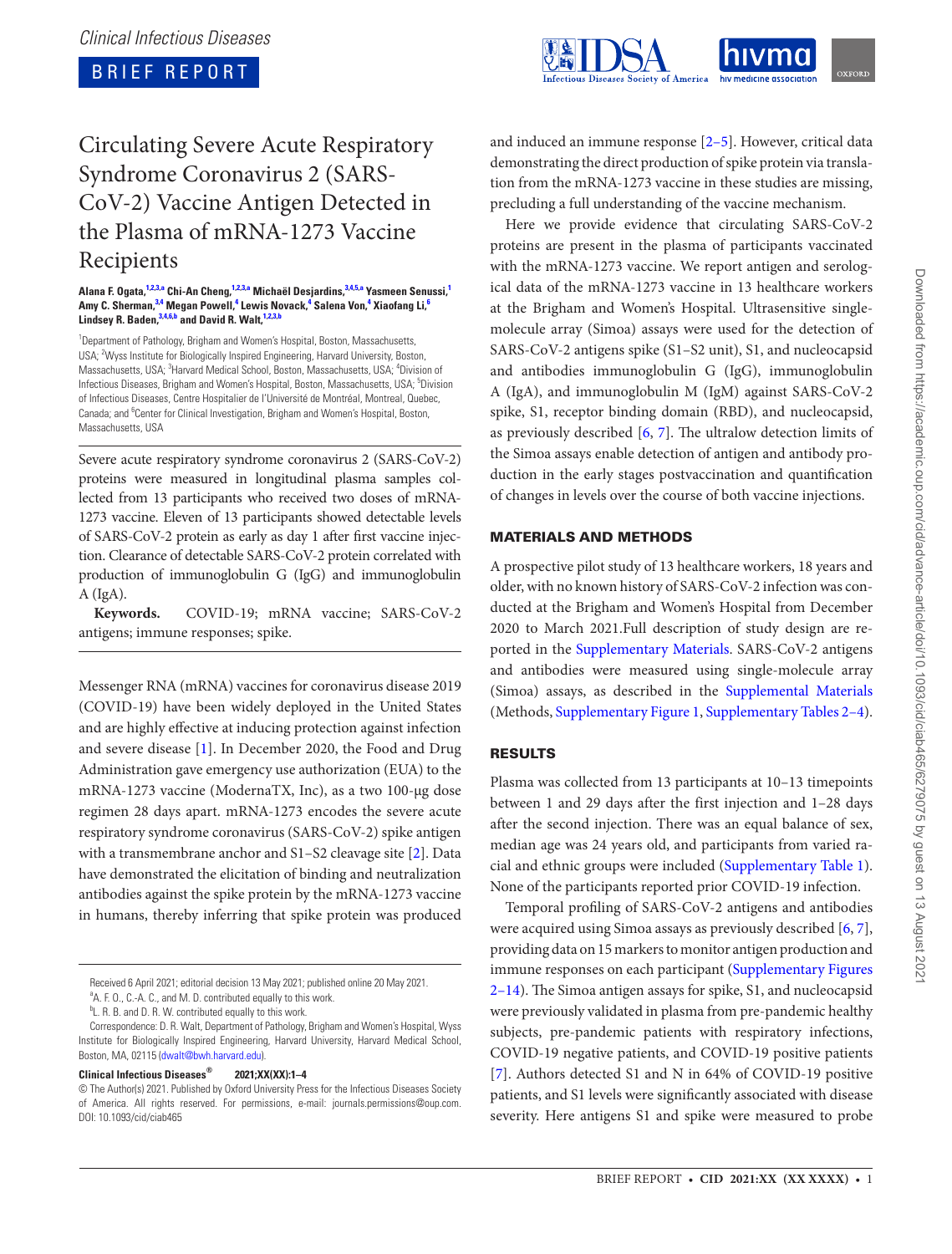mRNA translation, whereas nucleocapsid antigen served as a negative control [\(Figures 1A](#page-2-0), [B,](#page-2-0) [C](#page-2-0), [Supplementary Table 5\)](http://academic.oup.com/cid/article-lookup/doi/10.1093/cid/ciab465#supplementary-data). After the first 100-µg dose, the mRNA-1273 vaccine produced detectable levels of S1 antigen in plasma in 11 participants, and spike antigen was detected in 3 of 13 participants. Nucleocapsid antigen was undetectable or at background levels in all participants after both injections, as expected.

S1 antigen was detected as early as day 1 postvaccination, and peak levels were detected on average 5 days after the first injec-tion ([Figure 1A\)](#page-2-0). The mean S1 peak level was 68 pg/mL  $\pm$  21 pg/mL. S1 in all participants declined and became undetectable by day 14. No antigen was detected at day zero for 12 of 13 participants, as expected. However, one individual presented detectable S1 on day zero, possibly due to assay cross-reactivity with other human coronaviruses or asymptomatic infection at the time of vaccination. Spike protein was detectable in 3 of 13 participants an average of 15 days after the first injection. The mean spike peak level was  $62$  pg/mL  $\pm$  13 pg/mL. After the second vaccine dose, no S1 or spike was detectable, and both antigens remained undetectable through day 56. For one individual (participant 8), spike was detected at day 29, 1 day after the second injection and was undetectable 2 days later.

Plasma antibodies IgG, IgA, and IgM were measured against spike, S1, RBD, and nucleocapsid. Antibody levels measured on day zero represent the baseline level in each participant, all who had no previous report of COVID-19 infection. In all 13 participants, as expected, IgG levels against spike, S1, and RBD increased after the first injection, whereas IgG against nucleocapsid showed no change over time [\(Figures 1D,](#page-2-0) [E](#page-2-0), [F;](#page-2-0) individual participant data are shown in [Supplementary Figures](http://academic.oup.com/cid/article-lookup/doi/10.1093/cid/ciab465#supplementary-data) [2–14\)](http://academic.oup.com/cid/article-lookup/doi/10.1093/cid/ciab465#supplementary-data). IgA is involved in early neutralization activity and is therefore crucial to target potentially short-lived IgA responses [\[8\]](#page-3-5). Our Simoa assays detected increased IgA against spike, S1, and RBD after the first injection [\(Supplementary Figures 2–15\)](http://academic.oup.com/cid/article-lookup/doi/10.1093/cid/ciab465#supplementary-data). Nine participants (such as participants 3, 4, 5, and 7, [Figure 1G\)](#page-2-0) presented measurable IgG levels against S1 and spike by day 14 after the first vaccine injection. Four participants (participants 1, 6, 10, 13, [Supplementary Figures 2, 7, 11,](http://academic.oup.com/cid/article-lookup/doi/10.1093/cid/ciab465#supplementary-data) and [14\)](http://academic.oup.com/cid/article-lookup/doi/10.1093/cid/ciab465#supplementary-data), showed a delayed IgG-S1 and IgG-spike response, which did not increase until day 28 after the first injection. Nonetheless, all participants showed additional boost in IgG-S1 after the second injection.

## **DISCUSSION**

In this study, 11 participants exhibit S1 antigen in plasma after the first injection, whereas nucleocapsid concentrations are insignificant in all participants, confirming that the detected S1 originates from vaccination and not natural infection. The presence of S1 is likely due to the nature of the encoded mRNA-1273 spike protein, which contains a cleavable S1–S2 site and enables release of S1 from the spike trimer [\[2](#page-3-1)]. We hypothesize that release of S1 protein could result from cleavage via

mammalian cell proteases or circulating proteases. We observe an increase in S1 over an initial period of 1–5 days, suggesting that mRNA translation begins immediately after vaccine inoculation. Interestingly, spike protein appears in 3 of 13 participants on average 8 days after S1 is produced. The Simoa antigen assays for the full spike protein are designed to require antibody binding to both the S1 and S2 subunits for detection, resulting in a cleaved spike protein to be undetectable. Additionally, spike protein concentrations in plasma of vaccinated participants may be below our assay limit of detection. We hypothesize that the cellular immune responses triggered by T-cell activation, which would occur days after the vaccination, lead to direct killing of cells presenting spike protein, and an additional release of spike into the blood stream [[9](#page-3-6)]. The mechanisms underlying release of free S1 and the subsequent detection of the intact spike protein remain unclear and require further studies.

We additionally present corresponding antibody data that are consistent with serological studies done in large trials [[2](#page-3-1)[–5,](#page-3-2) [10](#page-3-7)[–12](#page-3-8)] to support our antigen results. Here the Simoa serological assays are sensitive enough to identify the production of antibodies at early stages postvaccination and to profile antibody dynamics for each participant at high resolution. IgG and IgA against S1, spike, and RBD increase after S1 production in all participants. There is no significant increase in IgG and IgA against nucleocapsid, confirming that the immune response was specific to the vaccine, which does not contain mRNA for nucleocapsid. For all participants, the increase in IgG against S1 and spike directly corresponds to the decline in S1 or spike protein by the second injection. The inverse correlation between antibody and antigen levels observed is consistent with previous studies investigating SARS-CoV-2 natural infection, in which patients with severe COVID-19 with high plasma antigen levels exhibited antigen clearance upon production of antibodies [[7](#page-3-4)]. Our Simoa antigen assays cannot detect antigen-antibody immune complexes. Although S1 protein is present in most participants, serological data shows that some participants exhibit an initial enhancement in antibody levels by day 14 compared to those who do not show an enhancement until day 28. These differences in antibody dynamics could be explained by early antibody production due to previous asymptomatic infection, which has recently been demonstrated in seropositive participants [\[10](#page-3-7)]. Here we observe 2 participants (participants 3, 4) with high IgG-spike baseline levels compared to all other participants who produce increased IgG-spike levels by day 14.

Limitations of the current study include the small sample size and potential biases that result from enrolling healthy, young adults, which may not be representative of the general population. Future studies should also examine the dynamics of antigen production with neutralization antibodies. Nonetheless, evidence of systemic detection of spike and S1 protein production from the mRNA-1273 vaccine is significant and has not yet been described in any vaccine study, likely due to limitations in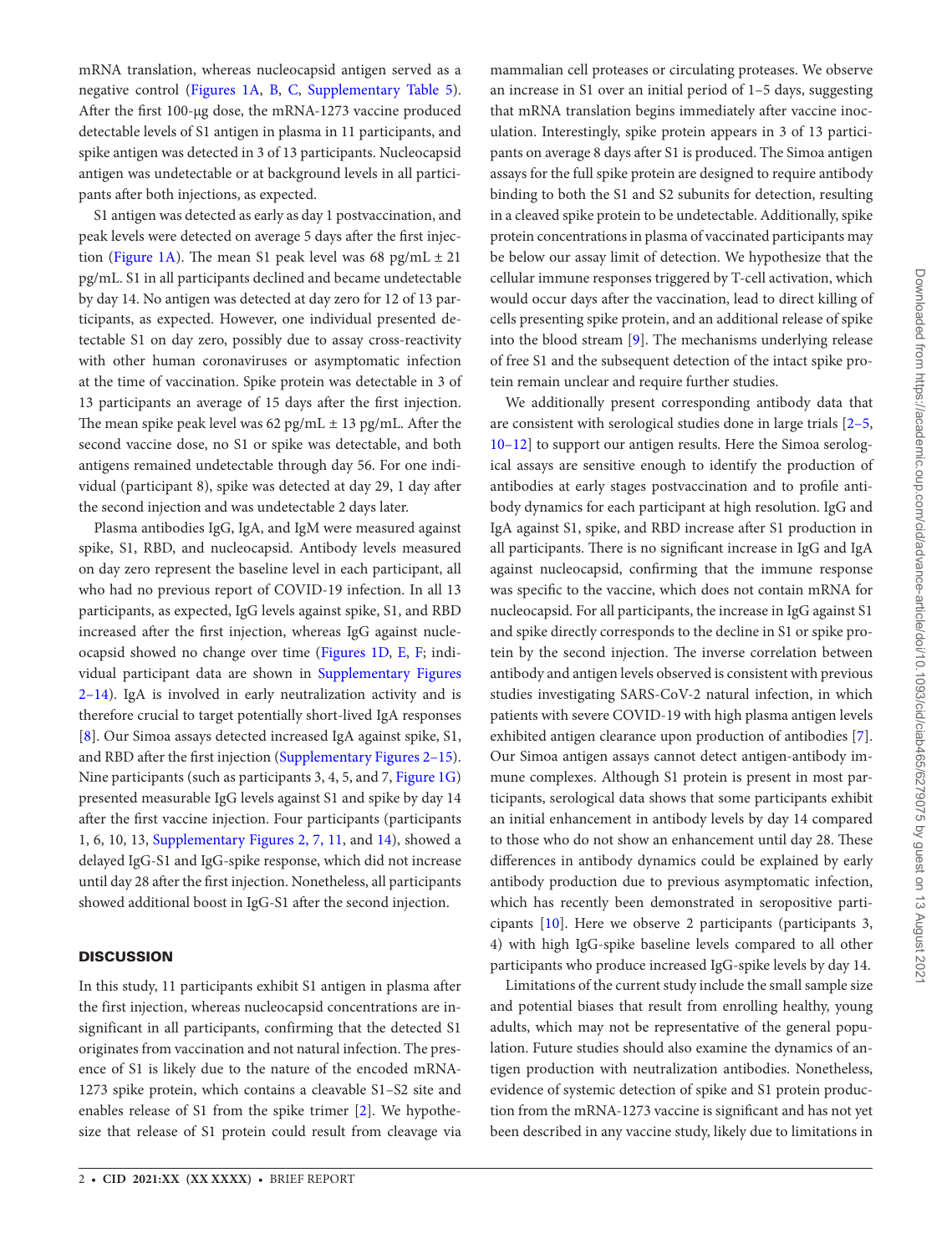

<span id="page-2-0"></span>Figure 1. Time course of SARS-CoV-2 antigen and antibody levels after mRNA-1273 vaccination. Data from 13 participants. All participants received the mRNA-1273 injection on days 1 and 28, where circle and triangle data points represent antigen levels post the first and second injections, respectively. (A) S1, (*B*) spike, and (*C*) nucleocapsid levels shown were measured using Simoa assays. Dotted line shows the sample limit of detection, calculated as described in the methods. IgG levels against (*D*) S1, (*E*) spike, and (*F*) nucleocapsid shown were measured using Simoa assays and reported in units of normalized AEB. Sample limit of detection in unit of AEB was 0.006 for IgG-S1, 0.0044 for IgG-spike, and 0.0129 for IgG-Nucleocapsid. (A-*F*) Bars represent the average concentration from participants on that day, and error bars represent the standard deviation, and individual data points are overlayed. Each data point is the average of duplicate measurements. (*G*) S1, spike, IgG-S1, and IgG-spike data for individual participants 3, 4, 5, and 7. Hollow and solid data points represent levels post the first and second injections, respectively. Each data point represents the average of duplicate measurements, and error bars are the standard deviation. Abbreviations: AEB, average enzymes per bead; IgG, immunoglobulin G; mRNA, messenger RNA; SARS-CoV-2, severe acute respiratory syndrome coronavirus 2.